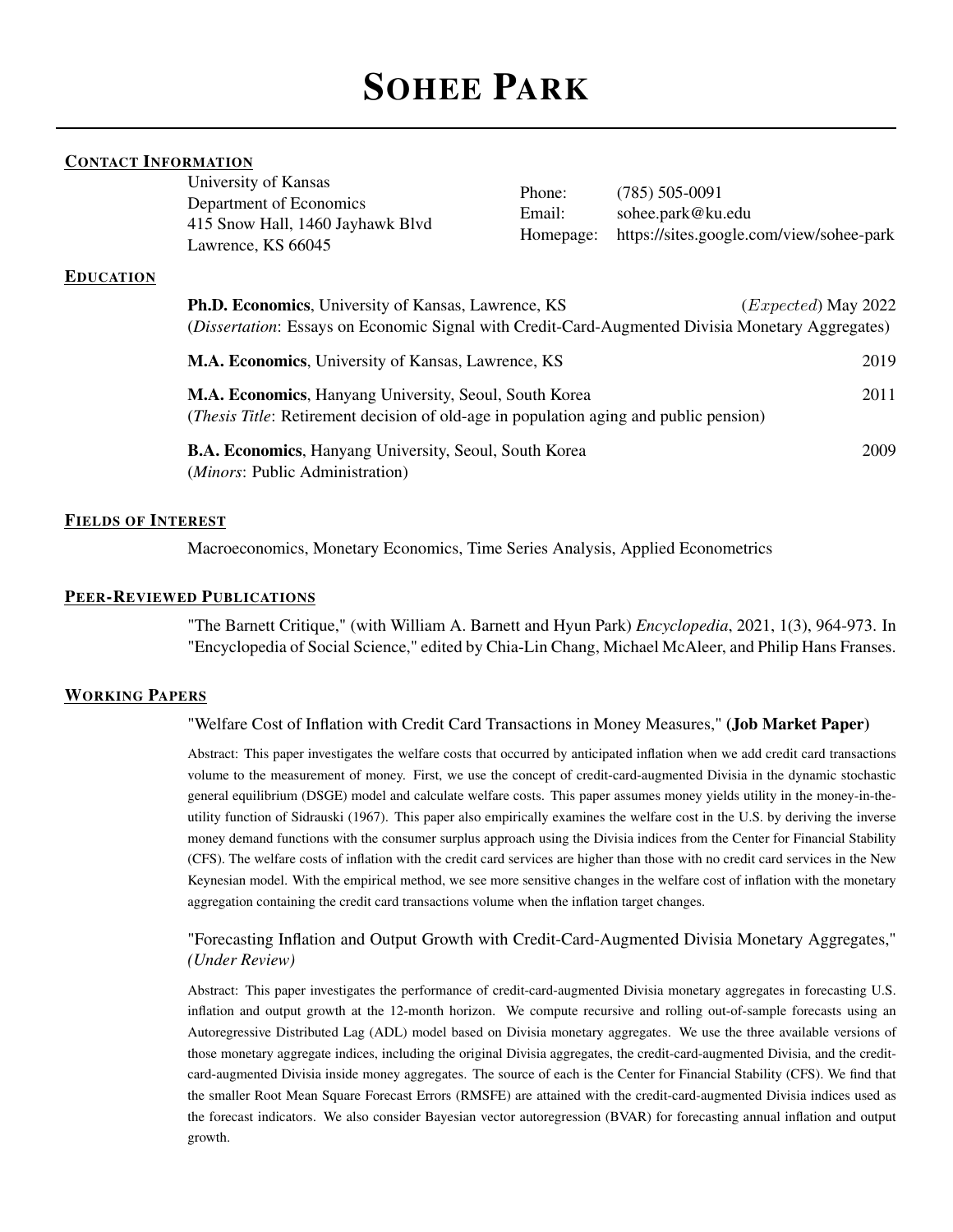# WORK IN PROGRESS

"The Role of Broad Money : Tracking Economic Signal," (with Hyun Park)

"Literature Survey of Divisia Monetary Aggregates,"

#### RESEARCH EXPERIENCE AND OTHER EMPLOYMENT

| Research Assistant to Prof. William A. Barnett, University of Kansas            | $2020$ - present  |
|---------------------------------------------------------------------------------|-------------------|
| Intern, CFS Summer Internship Program, The Center for Financial Stability       | Summer 2020       |
| Research Analyst, Korea Institute of Public Finance (KIPF), Sejong, South Korea | 2011/02 - 2015/08 |
| (Department of Tax Policy Research)                                             |                   |
| Research Assistant to Prof. Young Lee, Hanyang University                       | $2009 - 2010$     |
| Research Assistant to Prof. Suk Kyo Ahn, Hanyang University                     | $2009 - 2010$     |

# TEACHING EXPERIENCE

#### University of Kansas

| Instructor, Econ 522 Intermediate Macroeconomics                   | Summer 2020, Fall 2020 |
|--------------------------------------------------------------------|------------------------|
| Graduate Teaching Assistant, Econ 144 Principles of Macroeconomics | Spring 2021            |
| Graduate Teaching Assistant, Econ 142 Principles of Microeconomics | Fall 2019, Spring 2020 |
| Graduate Teaching Assistant, Math 125 Calculus 1                   | Fall 2018, Spring 2019 |

# Hanyang University

Instructor, Public Economics 1 Spring 2014

# AWARDS AND HONORS

| CLAS Graduate Scholarly Development Fund, University of Kansas                                       | 2021          |
|------------------------------------------------------------------------------------------------------|---------------|
| Summer Research Scholarship, Office of Graduate Studies, University of Kansas                        | 2021          |
| Charles Oswald Summer Scholarship, Department of Economics, University of Kansas                     | 2021          |
| Passed Oral Comprehensive Exam with Honors, University of Kansas                                     | 2021          |
| Graduate Student Conference Travel Fund, Department of Economics, University of Kansas 2020 - 2021   |               |
| Minister Award from the Deputy Prime Minister for Economic Affairs, Ministry of Strategy and Finance |               |
| of South Korea (Outstanding Contributions to Economic Research)                                      | 2015          |
| Scholarship (Excellent), Hanyang University                                                          | $2009 - 2010$ |
| Scholarship (Honor), Hanyang University                                                              | 2005          |
|                                                                                                      |               |

#### CONFERENCES AND INVITED SEMINAR PRESENTATIONS

2021: Midwest Economic Association 85th Annual Meetings; Post Brexit Finance and Coronavirus Challenges Conference at the University of Birmingham; Kansas State University; Missouri Valley Economic Association 58th Annual Conference; University of Kansas; Southern Economic Association 91st Annual Meeting (Houston, TX)

2020: Missouri Valley Economic Association 57th Annual Conference; Annual Conference of the Society for Economic Measurement (cancelled)

2013: Korean Retirement and Income Study 4th Conference (with Youngjun Chun, Hanyang University)